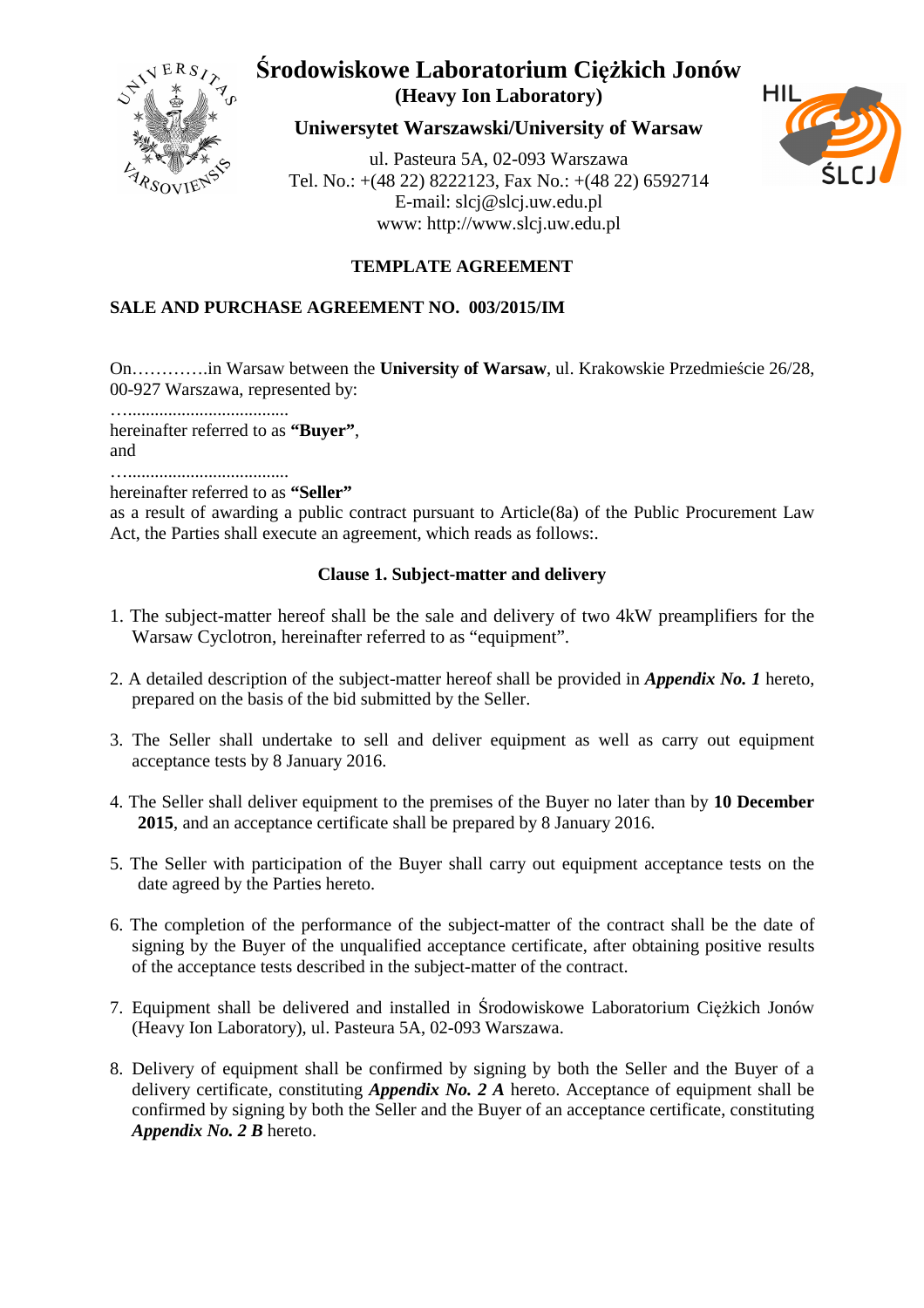

**Uniwersytet Warszawski/University of Warsaw**

ul. Pasteura 5A, 02-093 Warszawa Tel. No.: +(48 22) 8222123, Fax No.: +(48 22) 6592714 E-mail: slcj@slcj.uw.edu.pl www: http://www.slcj.uw.edu.pl



- 9. The representative of the Seller responsible for the acceptance of equipment and contacts with the representative of the Buyer and the person responsible for the proper performance of the agreement on the part of the Seller shall be: ….............................................................
- 10. The representative of the Buyer responsible for the acceptance of equipment and contacts with the representative of the Seller and the person responsible for the proper performance of the agreement on the part of the Buyer shall be: Andrzej Bednarek, MSc, Eng.
- 11. The term "working days" used herein shall be understood as days from Monday to Friday, excluding public holidays.

### **Clause 2. Price and method of payment**

1. The Parties hereto shall determine the price for the subject-matter hereof to be

| of which:                                                          |
|--------------------------------------------------------------------|
|                                                                    |
| the VAT due (in accordance with the applicable regulations) of: %, |
|                                                                    |

- 2. The price shall be the total consideration including all of its components and additional payments, which shall remain unchanged until the subject-matter hereof has been completed, and also shall include the costs and fees associated with the delivery of the subject-matter hereof, transport, installation and commissioning thereof, as well as the documentation necessary for its normal use.
- 3. The basis for financial settlements between the Seller and the Buyer shall be invoice.
- 4. The Buyer shall undertake to pay the Seller the amounts due for the subject-matter hereof within a period of **30 days** of the date of receipt of the properly completed invoice issued based on the unqualified acceptance certificate signed by the Buyer.
- 5. The date of payment shall be deemed to be the date of acceptance by the Buyer's bank of the bank transfer request.
- 6. The payment shall be made to the following bank account of the Seller: .........…..............................................
- 7. In the event of default in payment the Seller shall have the right to charge interest at the statutory amount.
- 8. The Seller may not assign any receivable hereunder to any third party and effect any set-off thereof without the consent of the Buyer.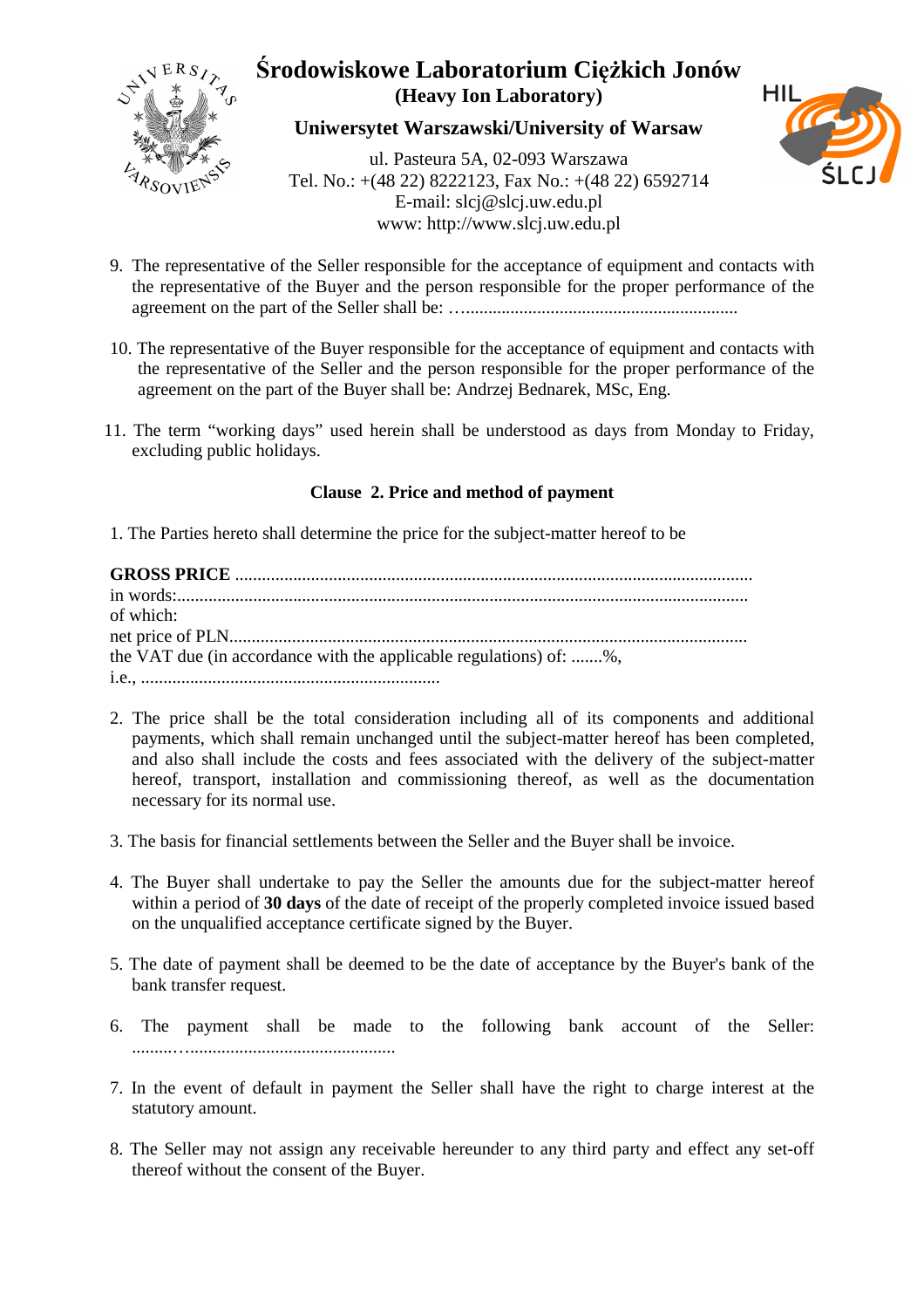

**Uniwersytet Warszawski/University of Warsaw**

ul. Pasteura 5A, 02-093 Warszawa Tel. No.: +(48 22) 8222123, Fax No.: +(48 22) 6592714 E-mail: slcj@slcj.uw.edu.pl www: http://www.slcj.uw.edu.pl



### **Clause 3. Guarantee and warranty terms and conditions**

- 1. The Seller shall give a ………….**-month guarantee** for the purchased equipment that will commence from the date of signing the unqualified acceptance certificate of the subject-matter hereof by both Parties.
- **2.** The Buyer shall send any claim under the guarantee to the registered office of the Seller by fax to the following number: ………………………..**and/or by electronic means to the following E-mail address: ……………………………..**
- 3. In case of change of its telephone number, E-mail address or registered office, the Seller shall be required to notify the Buyer to that effect seven days in advance.
- 4. The Seller shall give a ………….-**month warranty** for the purchased equipment that will commence from the date of signing the unqualified acceptance certificate of the subject-matter hereof by both Parties.
- 5. The specific terms and conditions of the guarantee and warranty shall be set out in *Appendix No. 3* hereto.

### **Clause 4. Liquidated damages**

- 1. In case of delay in the performance of the contract within the determined deadline the Seller shall pay to the Buyer liquidated damages of **0.2%** of the price for each day of delay, however, no more than **10%** of the price hereunder.
- 2. In case of delay in the delivery of equipment in excess of 10 days the Buyer may withdraw herefrom.
- 3. The Buyer shall reserve the right to seek additional compensation to the amount of the damage actually suffered.
- 4. The Buyer shall pay to the Seller liquidated damages for delay in the acceptance of the subjectmatter hereof of **0.2%** of the price for each day of delay from the deadline for the acceptance of equipment determined by the Seller, however, no more than **10%** of the price therefor.
- 5. Liquidated damages for delay in rectifying equipment defects and failures in the proper operation of equipment reported by the Buyer within the guarantee period shall be **0.2%** of the price for each working day of delay. The total amount of liquidated damages imposed by the Buyer may not exceed **10%** of the price.

#### **Clause 5. Amendments to the Agreement**

**1.** The Buyer shall allow for the possibility of making amendments hereto, which could be made due to circumstances that could not have been foreseen at the time of